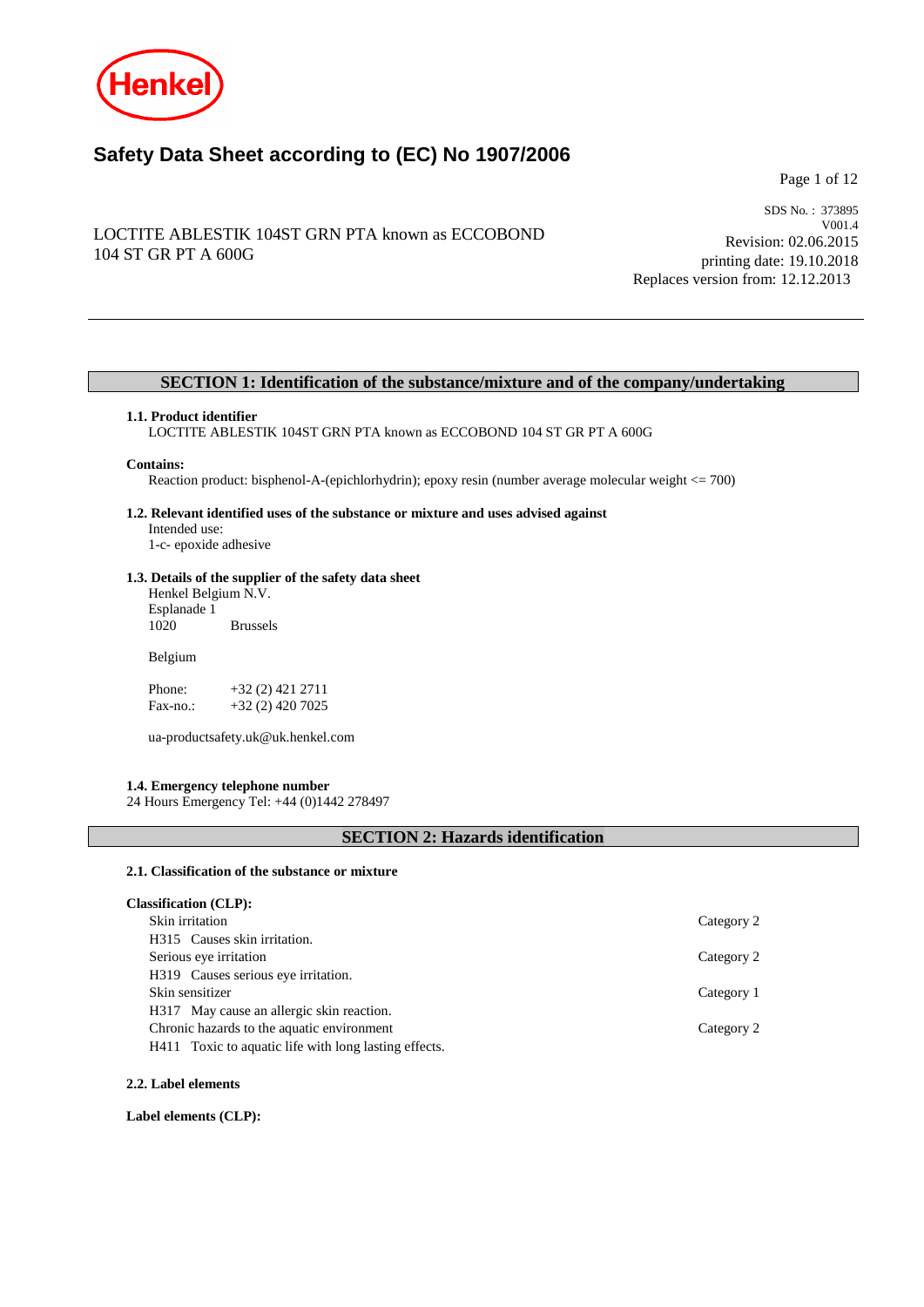| <b>Hazard</b> pictogram:                             |                                                                                                                                                                                                       |
|------------------------------------------------------|-------------------------------------------------------------------------------------------------------------------------------------------------------------------------------------------------------|
| Signal word:                                         | Warning                                                                                                                                                                                               |
| <b>Hazard statement:</b>                             | H315 Causes skin irritation.<br>H317 May cause an allergic skin reaction.<br>H319 Causes serious eye irritation.<br>H411 Toxic to aquatic life with long lasting effects.                             |
| <b>Precautionary statement:</b><br><b>Prevention</b> | P273 Avoid release to the environment.<br>P <sub>280</sub> Wear protective gloves.                                                                                                                    |
| <b>Precautionary statement:</b><br><b>Response</b>   | P302+P352 IF ON SKIN: Wash with plenty of water.<br>P333+P313 If skin irritation or rash occurs: Get medical advice/attention.<br>P337+P313 If eye irritation persists: Get medical advice/attention. |

# **2.3. Other hazards**

None if used properly.

# **SECTION 3: Composition/information on ingredients**

## **3.2. Mixtures**

**General chemical description:** Adhesive **Base substances of preparation:** Epoxy resin

## **Declaration of the ingredients according to CLP (EC) No 1272/2008:**

| <b>Hazardous components</b>           | <b>EC</b> Number     | content         | <b>Classification</b> |
|---------------------------------------|----------------------|-----------------|-----------------------|
| CAS-No.                               | <b>REACH-Reg No.</b> |                 |                       |
| Reaction product: bisphenol-A-        | 500-033-5            | $>= 60 - 100 %$ | Skin Irrit. 2         |
| (epichlorhydrin); epoxy resin (number | 500-033-5            |                 | H315                  |
| average molecular weight $\leq$ 700)  | 01-2119456619-26     |                 | Skin Sens. 1          |
| 25068-38-6                            |                      |                 | H317                  |
|                                       |                      |                 | Eye Irrit. 2          |
|                                       |                      |                 | H319                  |
|                                       |                      |                 | Aquatic Chronic 2     |
|                                       |                      |                 | H411                  |
|                                       |                      |                 |                       |

**For full text of the H - statements and other abbreviations see section 16 "Other information". Substances without classification may have community workplace exposure limits available.**

# **SECTION 4: First aid measures**

# **4.1. Description of first aid measures**

Inhalation:

Should not be a problem as product is of low volatility. However, if feeling unwell remove patient to fresh air.

Skin contact: Rinse with running water and soap. Obtain medical attention if irritation persists.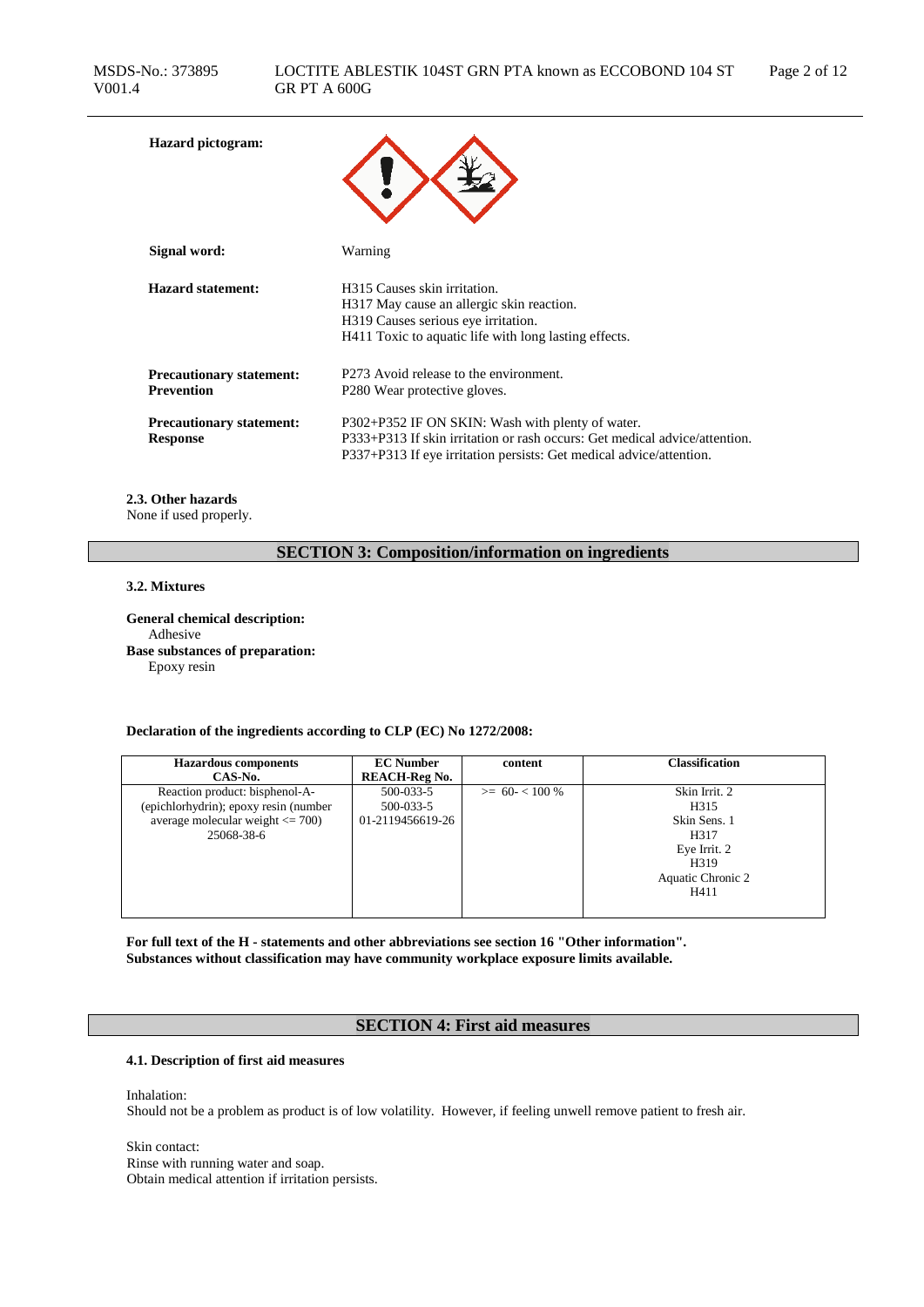## Eye contact:

Rinse immediately with plenty of running water (for 10 minutes), seek medical attention from a specialist.

#### Ingestion:

Rinse mouth, drink 1-2 glasses of water, do not induce vomiting, consult a doctor.

## **4.2. Most important symptoms and effects, both acute and delayed**

EYE: Irritation, conjunctivitis.

SKIN: Redness, inflammation.

SKIN: Rash, Urticaria.

#### **4.3. Indication of any immediate medical attention and special treatment needed**

See section: Description of first aid measures

# **SECTION 5: Firefighting measures**

#### **5.1. Extinguishing media Suitable extinguishing media:**

water, carbon dioxide, foam, powder

**Extinguishing media which must not be used for safety reasons:** High pressure waterjet

#### **5.2. Special hazards arising from the substance or mixture**

In the event of a fire, carbon monoxide (CO), carbon dioxide (CO2) and nitrogen oxides (NOx) can be released.

#### **5.3. Advice for firefighters**

Wear self-contained breathing apparatus and full protective clothing, such as turn-out gear.

## **Additional information:**

In case of fire, keep containers cool with water spray.

## **SECTION 6: Accidental release measures**

#### **6.1. Personal precautions, protective equipment and emergency procedures**

Avoid contact with skin and eyes. Wear protective equipment.

#### **6.2. Environmental precautions**

Do not empty into drains / surface water / ground water.

#### **6.3. Methods and material for containment and cleaning up**

For small spills wipe up with paper towel and place in container for disposal. For large spills absorb onto inert absorbent material and place in sealed container for disposal.

#### **6.4. Reference to other sections**

See advice in section 8

# **SECTION 7: Handling and storage**

#### **7.1. Precautions for safe handling**

Avoid skin and eye contact. See advice in section 8

#### Hygiene measures:

Good industrial hygiene practices should be observed. Wash hands before work breaks and after finishing work. Do not eat, drink or smoke while working.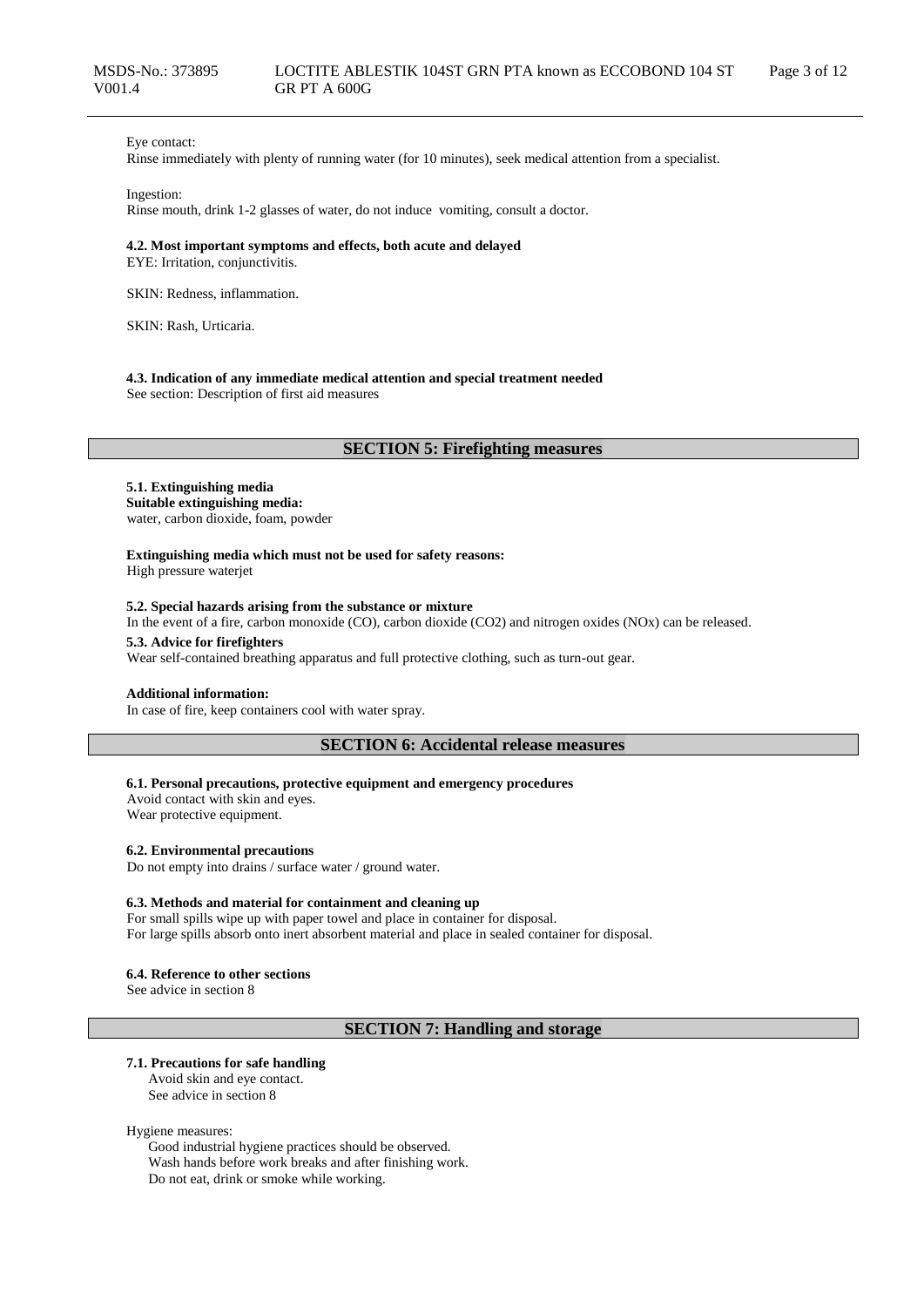**7.2. Conditions for safe storage, including any incompatibilities** Ensure good ventilation/extraction.

Keep container tightly sealed. Store at room temperature.

## **7.3. Specific end use(s)**

1-c- epoxide adhesive

# **SECTION 8: Exposure controls/personal protection**

## **8.1. Control parameters**

# **Occupational Exposure Limits**

Valid for

Great Britain

| <b>Ingredient [Regulated substance]</b> | ppm | mg/m <sup>3</sup> | Value type            | Short term exposure limit | <b>Regulatory list</b> |
|-----------------------------------------|-----|-------------------|-----------------------|---------------------------|------------------------|
|                                         |     |                   |                       | category / Remarks        |                        |
| Mica                                    |     | 0,8               | Time Weighted Average |                           | EH40 WEL               |
| 12001-26-2                              |     |                   | (TWA):                |                           |                        |
| [MICA, RESPIRABLE]                      |     |                   |                       |                           |                        |
| Mica                                    |     | 10                | Time Weighted Average |                           | EH40 WEL               |
| $12001 - 26 - 2$                        |     |                   | (TWA):                |                           |                        |
| [MICA, TOTAL INHALABLE]                 |     |                   |                       |                           |                        |
| Silicon dioxide                         |     |                   | Time Weighted Average |                           | EH40 WEL               |
| 112945-52-5                             |     |                   | (TWA):                |                           |                        |
| <b>SILICA, AMORPHOUS, INHALABLE</b>     |     |                   |                       |                           |                        |
| <b>DUST</b>                             |     |                   |                       |                           |                        |
| Silicon dioxide                         |     | 2,4               | Time Weighted Average |                           | EH40 WEL               |
| 112945-52-5                             |     |                   | (TWA):                |                           |                        |
| <b>SILICA, AMORPHOUS, RESPIRABLE</b>    |     |                   |                       |                           |                        |
| <b>DUST</b>                             |     |                   |                       |                           |                        |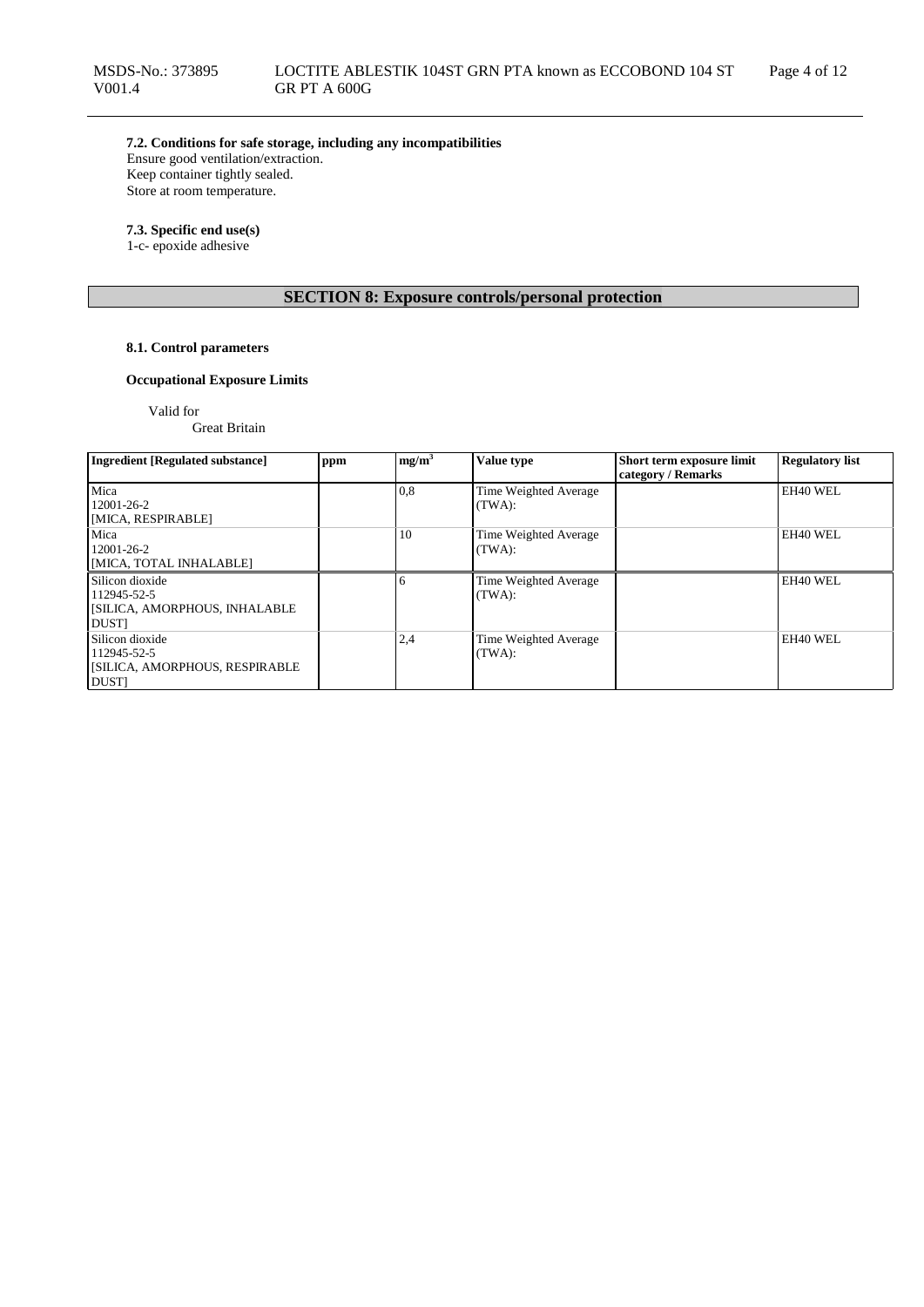# **Predicted No-Effect Concentration (PNEC):**

| Name on list                                                                                                                  | <b>Environmental</b> Exposure              |        | <b>Value</b> |     |                 |                            | <b>Remarks</b> |
|-------------------------------------------------------------------------------------------------------------------------------|--------------------------------------------|--------|--------------|-----|-----------------|----------------------------|----------------|
|                                                                                                                               | <b>Compartment</b>                         | period |              |     |                 |                            |                |
|                                                                                                                               |                                            |        | mg/l         | ppm | mg/kg           | others                     |                |
| Reaction product: bisphenol-A-<br>(epichlorhydrin); epoxy resin (number<br>average molecular weight $\leq$ 700)<br>25068-38-6 | aqua<br>(freshwater)                       |        |              |     |                 | $0,006$ mg/L               |                |
| Reaction product: bisphenol-A-<br>(epichlorhydrin); epoxy resin (number<br>average molecular weight $\leq$ 700)<br>25068-38-6 | aqua (marine<br>water)                     |        |              |     |                 | $0,0006$ mg/L              |                |
| Reaction product: bisphenol-A-<br>(epichlorhydrin); epoxy resin (number<br>average molecular weight $\leq$ 700)<br>25068-38-6 | aqua<br><i>(intermittent)</i><br>releases) |        |              |     |                 | $0,018$ mg/L               |                |
| Reaction product: bisphenol-A-<br>(epichlorhydrin); epoxy resin (number<br>average molecular weight $\leq$ 700)<br>25068-38-6 | <b>STP</b>                                 |        |              |     |                 | $10 \text{ mg/L}$          |                |
| Reaction product: bisphenol-A-<br>(epichlorhydrin); epoxy resin (number<br>average molecular weight $\leq$ 700)<br>25068-38-6 | sediment<br>(freshwater)                   |        |              |     | 0.996<br>mg/kg  |                            |                |
| Reaction product: bisphenol-A-<br>(epichlorhydrin); epoxy resin (number<br>average molecular weight $\leq$ 700)<br>25068-38-6 | sediment<br>(marine water)                 |        |              |     | 0,0996<br>mg/kg |                            |                |
| Reaction product: bisphenol-A-<br>(epichlorhydrin); epoxy resin (number<br>average molecular weight $\leq$ 700)<br>25068-38-6 | soil                                       |        |              |     | 0,196<br>mg/kg  |                            |                |
| Reaction product: bisphenol-A-<br>(epichlorhydrin); epoxy resin (number<br>average molecular weight $\leq$ 700)<br>25068-38-6 | oral                                       |        |              |     |                 | $11 \text{ mg/kg}$<br>food |                |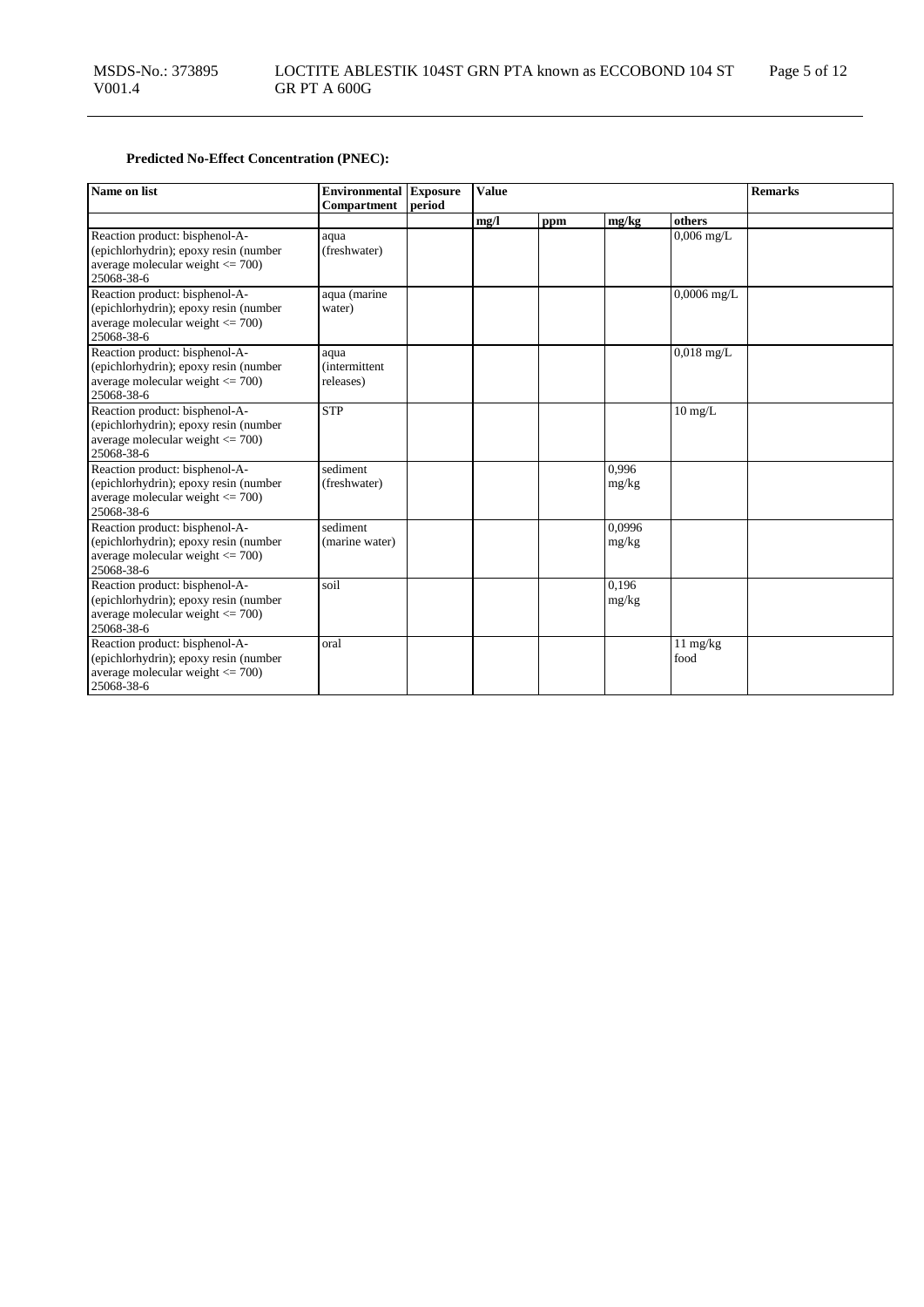# **Derived No-Effect Level (DNEL):**

| Name on list                                                                                                                  | <b>Application</b><br>Area | Route of<br><b>Exposure</b> | <b>Health Effect</b>                               | <b>Exposure</b><br><b>Time</b> | <b>Value</b>        | <b>Remarks</b> |
|-------------------------------------------------------------------------------------------------------------------------------|----------------------------|-----------------------------|----------------------------------------------------|--------------------------------|---------------------|----------------|
| Reaction product: bisphenol-A-<br>(epichlorhydrin); epoxy resin (number<br>average molecular weight $\leq$ 700)<br>25068-38-6 | Workers                    | Dermal                      | Acute/short term<br>exposure -<br>systemic effects |                                | 8,33 mg/kg bw/day   |                |
| Reaction product: bisphenol-A-<br>(epichlorhydrin); epoxy resin (number<br>average molecular weight $\leq$ 700)<br>25068-38-6 | Workers                    | Inhalation                  | Acute/short term<br>exposure -<br>systemic effects |                                | $12,25$ mg/m $3$    |                |
| Reaction product: bisphenol-A-<br>(epichlorhydrin); epoxy resin (number<br>average molecular weight $\leq$ 700)<br>25068-38-6 | Workers                    | Dermal                      | Long term<br>exposure -<br>systemic effects        |                                | 8,33 mg/kg bw/day   |                |
| Reaction product: bisphenol-A-<br>(epichlorhydrin); epoxy resin (number<br>average molecular weight $\leq$ 700)<br>25068-38-6 | Workers                    | Inhalation                  | Long term<br>exposure -<br>systemic effects        |                                | $12,25$ mg/m $3$    |                |
| Reaction product: bisphenol-A-<br>(epichlorhydrin); epoxy resin (number<br>average molecular weight <= 700)<br>25068-38-6     | general<br>population      | Dermal                      | Acute/short term<br>exposure -<br>systemic effects |                                | 3,571 mg/kg bw/day  |                |
| Reaction product: bisphenol-A-<br>(epichlorhydrin); epoxy resin (number<br>average molecular weight <= 700)<br>25068-38-6     | general<br>population      | Dermal                      | Long term<br>exposure -<br>systemic effects        |                                | 3,571 mg/kg bw/day  |                |
| Reaction product: bisphenol-A-<br>(epichlorhydrin); epoxy resin (number<br>average molecular weight $\leq$ 700)<br>25068-38-6 | general<br>population      | Inhalation                  | Acute/short term<br>exposure -<br>systemic effects |                                | $0,75$ mg/m $3$     |                |
| Reaction product: bisphenol-A-<br>(epichlorhydrin); epoxy resin (number<br>average molecular weight $\leq$ 700)<br>25068-38-6 | general<br>population      | Inhalation                  | Long term<br>exposure -<br>systemic effects        |                                | $0,75$ mg/m $3$     |                |
| Reaction product: bisphenol-A-<br>(epichlorhydrin); epoxy resin (number<br>average molecular weight $\leq$ 700)<br>25068-38-6 | general<br>population      | oral                        | Acute/short term<br>exposure -<br>systemic effects |                                | $0.75$ mg/kg bw/day |                |
| Reaction product: bisphenol-A-<br>(epichlorhydrin); epoxy resin (number<br>average molecular weight <= 700)<br>25068-38-6     | general<br>population      | oral                        | Long term<br>exposure -<br>systemic effects        |                                | $0,75$ mg/kg bw/day |                |

## **Biological Exposure Indices:**

None

## **8.2. Exposure controls:**

Engineering controls: Ensure good ventilation/extraction.

Respiratory protection: Ensure adequate ventilation. An approved mask or respirator fitted with an organic vapour cartridge should be worn if the product is used in a poorly ventilated area Filter type: A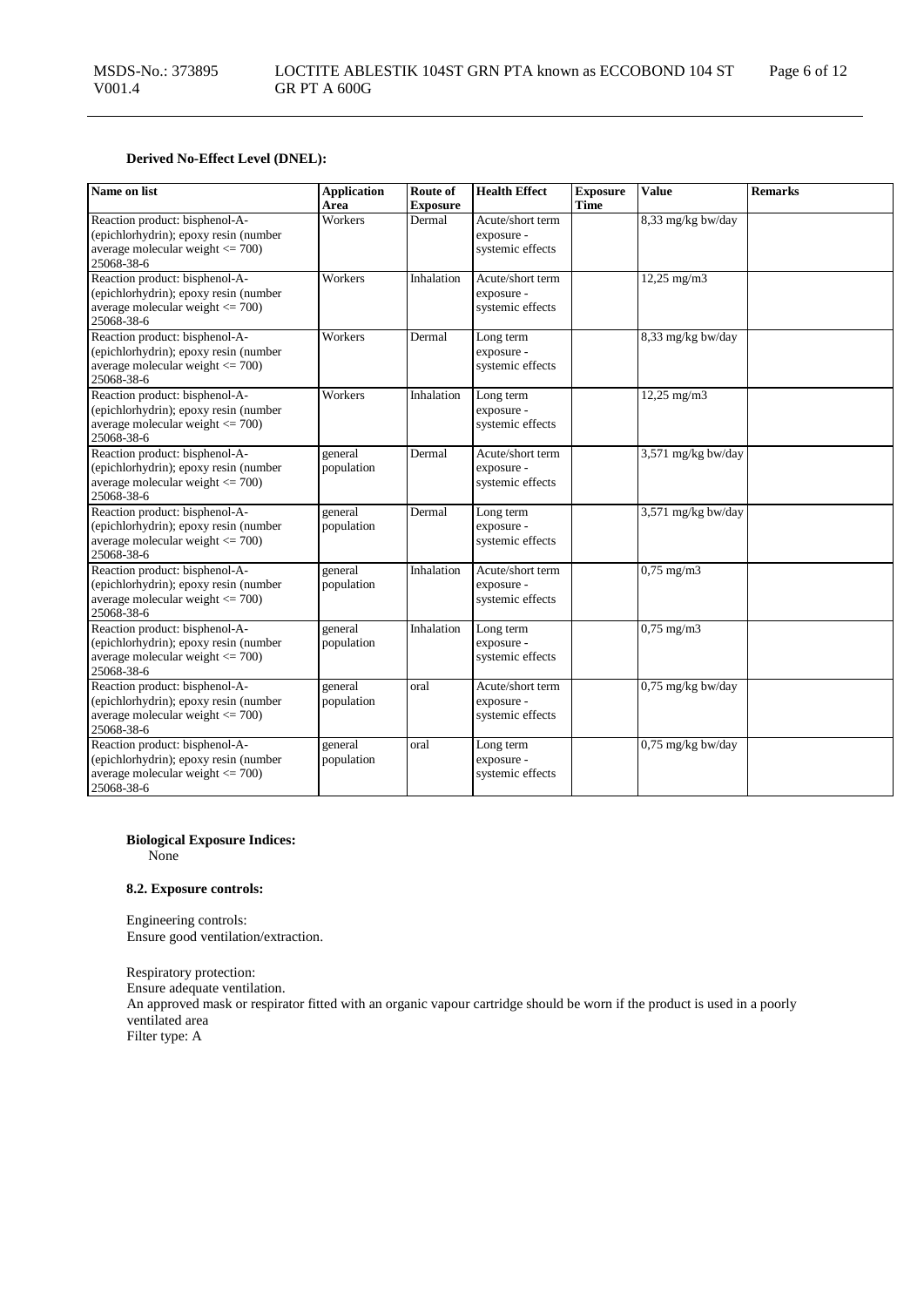#### Hand protection:

Chemical-resistant protective gloves (EN 374).

Suitable materials for short-term contact or splashes (recommended: at least protection index 2, corresponding to > 30 minutes permeation time as per EN 374):

nitrile rubber (NBR; >= 0.4 mm thickness)

Suitable materials for longer, direct contact (recommended: protection index 6, corresponding to > 480 minutes permeation time as per EN 374):

nitrile rubber (NBR; >= 0.4 mm thickness)

This information is based on literature references and on information provided by glove manufacturers, or is derived by analogy with similar substances. Please note that in practice the working life of chemical-resistant protective gloves may be considerably shorter than the permeation time determined in accordance with EN 374 as a result of the many influencing factors (e.g. temperature). If signs of wear and tear are noticed then the gloves should be replaced.

Eye protection:

Safety glasses with sideshields or chemical safety goggles should be worn if there is a risk of splashing.

Skin protection: Wear suitable protective clothing.

## **SECTION 9: Physical and chemical properties**

#### **9.1. Information on basic physical and chemical properties**

| Appearance                             | liquid<br>black                    |
|----------------------------------------|------------------------------------|
| Odor                                   | mild                               |
| Odour threshold                        |                                    |
|                                        | No data available / Not applicable |
|                                        |                                    |
| pH                                     | No data available / Not applicable |
| Initial boiling point                  | Not applicable                     |
| Flash point                            | > 100 °C (> 212 °F)                |
| Decomposition temperature              | No data available / Not applicable |
| Vapour pressure                        | Not determined                     |
| Density                                | $1,5$ g/cm3                        |
| $\bigcirc$                             |                                    |
| <b>Bulk density</b>                    | No data available / Not applicable |
| Viscosity                              | No data available / Not applicable |
| Viscosity (kinematic)                  | No data available / Not applicable |
| <b>Explosive properties</b>            | No data available / Not applicable |
| Solubility (qualitative)               | Insoluble                          |
| (Solvent: Water)                       |                                    |
| Solidification temperature             | No data available / Not applicable |
| Melting point                          | No data available / Not applicable |
| Flammability                           | No data available / Not applicable |
| Auto-ignition temperature              | No data available / Not applicable |
| <b>Explosive limits</b>                | No data available / Not applicable |
| Partition coefficient: n-octanol/water | No data available / Not applicable |
| Evaporation rate                       | No data available / Not applicable |
| Vapor density                          | No data available / Not applicable |
| Oxidising properties                   | No data available / Not applicable |
|                                        |                                    |

## **9.2. Other information**

No data available / Not applicable

# **SECTION 10: Stability and reactivity**

#### **10.1. Reactivity**

Reacts with alcohols and amines. Reacts with oxidants, acids and lyes Reaction with some curing agents may produce an exothermic reaction which in large masses could cause runaway polymerization.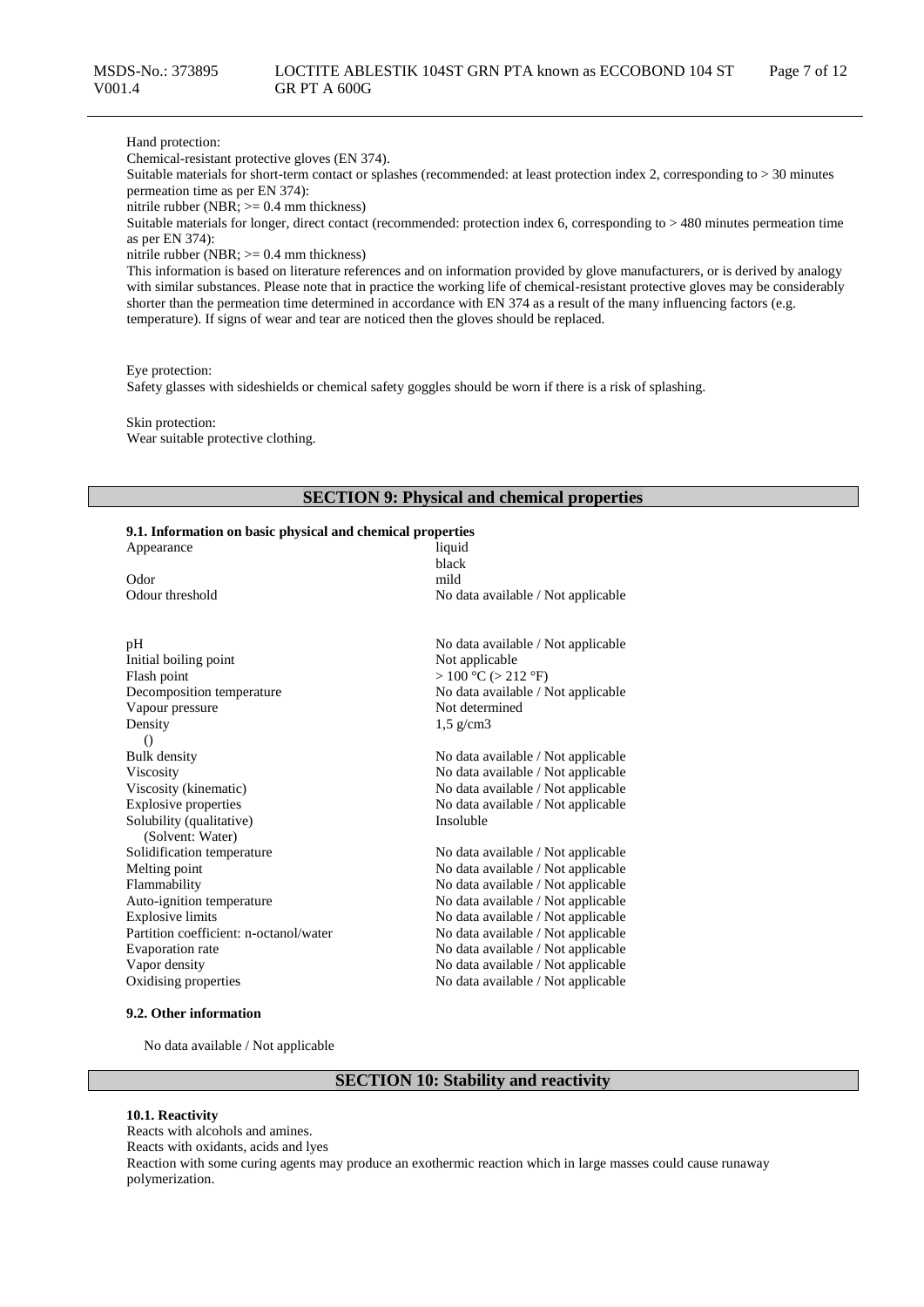## **10.2. Chemical stability**

Stable under recommended storage conditions.

#### **10.3. Possibility of hazardous reactions**

See section reactivity

#### **10.4. Conditions to avoid**

No decomposition if stored and applied as directed.

## **10.5. Incompatible materials**

See section reactivity

## **10.6. Hazardous decomposition products**

Hydrocarbons carbon oxides. nitrogen oxides Rapid polymerisation may generate excessive heat and pressure.

# **SECTION 11: Toxicological information**

## **11.1. Information on toxicological effects**

#### **General toxicological information:**

The mixture is classified based on the available hazard information for the ingredients as defined in the classification criteria for mixtures for each hazard class or differentiation in Annex I to Regulation 1272/2008/EC. Relevant available health/ecological information for the substances listed under Section 3 is provided in the following.

## **Oral toxicity:**

May cause irritation to the digestive tract.

#### **Inhalative toxicity:**

May cause irritation to respiratory system.

#### **Skin irritation:**

Causes skin irritation.

## **Eye irritation:**

Causes serious eye irritation.

#### **Sensitizing:**

May cause an allergic skin reaction.

## **Acute oral toxicity:**

| <b>Hazardous components</b>  | Value | Value           | Route of    | <b>Exposure</b> | <b>Species</b> | <b>Method</b> |
|------------------------------|-------|-----------------|-------------|-----------------|----------------|---------------|
| CAS-No.                      | type  |                 | application | time            |                |               |
| Reaction product:            | LD50  | $>$ 2.000 mg/kg | oral        |                 | rat            |               |
| bisphenol-A-                 |       |                 |             |                 |                |               |
| (epichlorhydrin); epoxy      |       |                 |             |                 |                |               |
| resin (number average)       |       |                 |             |                 |                |               |
| molecular weight $\leq$ 700) |       |                 |             |                 |                |               |
| 25068-38-6                   |       |                 |             |                 |                |               |

#### **Acute dermal toxicity:**

| <b>Hazardous components</b>  | Value | Value          | Route of    | <b>Exposure</b> | <b>Species</b> | <b>Method</b> |
|------------------------------|-------|----------------|-------------|-----------------|----------------|---------------|
| CAS-No.                      | type  |                | application | time            |                |               |
| Reaction product:            | LD50  | $23.000$ mg/kg | dermal      |                 | rabbit         |               |
| bisphenol-A-                 |       |                |             |                 |                |               |
| (epichlorhydrin); epoxy      |       |                |             |                 |                |               |
| resin (number average        |       |                |             |                 |                |               |
| molecular weight $\leq$ 700) |       |                |             |                 |                |               |
| 25068-38-6                   |       |                |             |                 |                |               |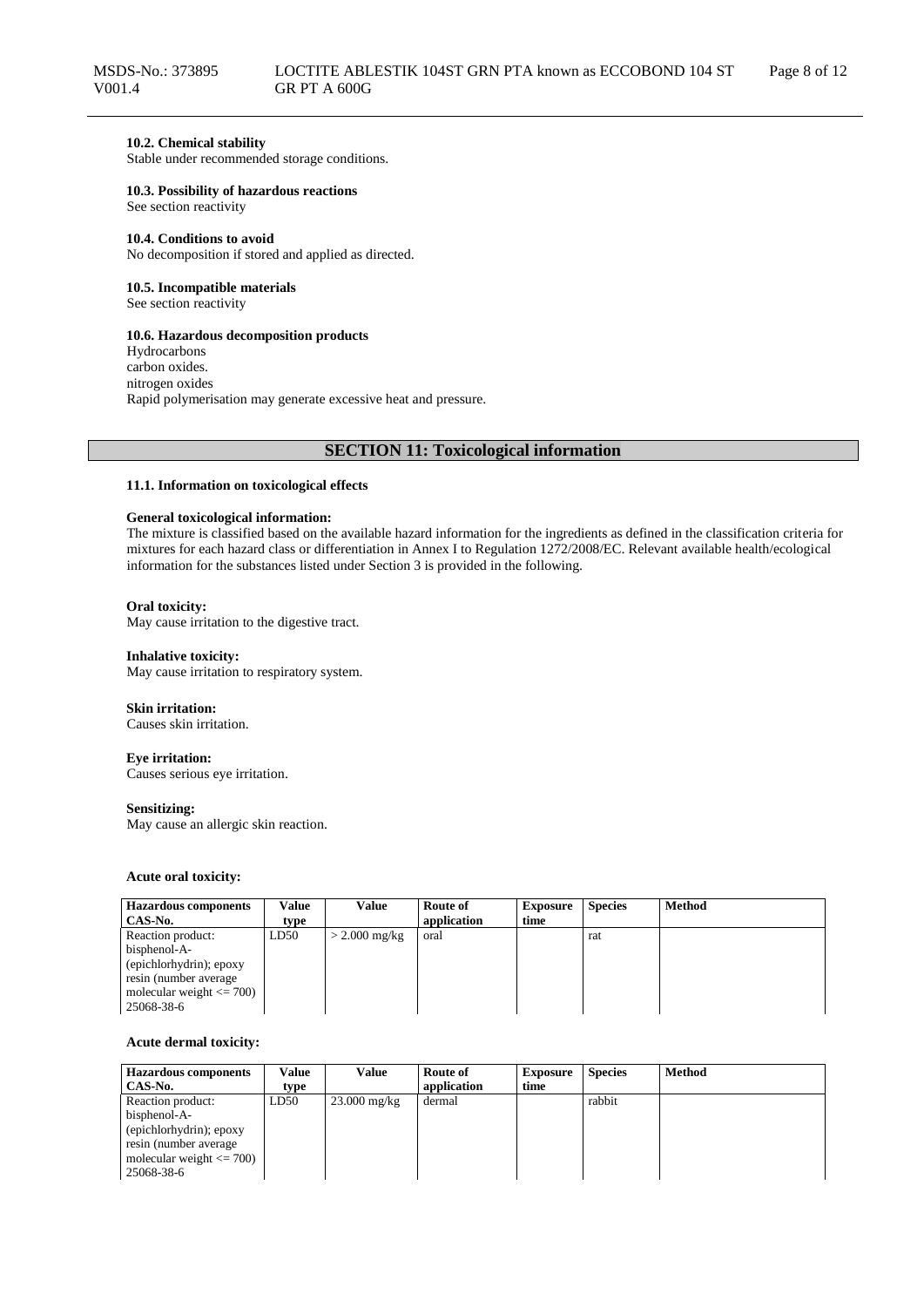## **Skin corrosion/irritation:**

| <b>Hazardous components</b>  | <b>Result</b>       | <b>Exposure</b> | <b>Species</b> | <b>Method</b>                  |
|------------------------------|---------------------|-----------------|----------------|--------------------------------|
| CAS-No.                      |                     | time            |                |                                |
| Reaction product:            | slightly irritating | 4 h             | rabbit         | OECD Guideline 404 (Acute      |
| bisphenol-A-                 |                     |                 |                | Dermal Irritation / Corrosion) |
| (epichlorhydrin); epoxy      |                     |                 |                |                                |
| resin (number average)       |                     |                 |                |                                |
| molecular weight $\leq$ 700) |                     |                 |                |                                |
| 25068-38-6                   |                     |                 |                |                                |

## **Serious eye damage/irritation:**

| <b>Hazardous components</b>  | <b>Result</b>  | <b>Exposure</b> | <b>Species</b> | <b>Method</b>               |
|------------------------------|----------------|-----------------|----------------|-----------------------------|
| CAS-No.                      |                | time            |                |                             |
| Reaction product:            | not irritating |                 | rabbit         | OECD Guideline 405 (Acute   |
| bisphenol-A-                 |                |                 |                | Eye Irritation / Corrosion) |
| (epichlorhydrin); epoxy      |                |                 |                |                             |
| resin (number average        |                |                 |                |                             |
| molecular weight $\leq$ 700) |                |                 |                |                             |
| 25068-38-6                   |                |                 |                |                             |

## **Respiratory or skin sensitization:**

| <b>Hazardous components</b><br>CAS-No. | <b>Result</b> | <b>Test type</b> | <b>Species</b> | <b>Method</b>              |
|----------------------------------------|---------------|------------------|----------------|----------------------------|
| Reaction product:                      | sensitising   | Mouse            | mouse          | OECD Guideline 429 (Skin   |
| bisphenol-A-                           |               | local            |                | Sensitisation: Local Lymph |
| (epichlorhydrin); epoxy                |               | lymphnod         |                | Node Assay)                |
| resin (number average                  |               | e assay          |                |                            |
| molecular weight $\leq$ 700)           |               | (LLNA)           |                |                            |
| 25068-38-6                             |               |                  |                |                            |

## **Germ cell mutagenicity:**

| <b>Hazardous components</b><br>CAS-No.                                                                                               | Result   | Type of study /<br>Route of<br>administration           | <b>Metabolic</b><br>activation /<br><b>Exposure time</b> | <b>Species</b> | <b>Method</b>                                                                                   |
|--------------------------------------------------------------------------------------------------------------------------------------|----------|---------------------------------------------------------|----------------------------------------------------------|----------------|-------------------------------------------------------------------------------------------------|
| Reaction product:<br>bisphenol-A-<br>(epichlorhydrin); epoxy<br>resin (number average)<br>molecular weight $\leq$ 700)<br>25068-38-6 | negative | bacterial reverse<br>mutation assay (e.g.<br>Ames test) |                                                          |                | OECD Guideline 472 (Genetic<br>Toxicology: Escherichia coli,<br><b>Reverse Mutation Assay</b> ) |

# **SECTION 12: Ecological information**

## **General ecological information:**

The mixture is classified based on the available hazard information for the ingredients as defined in the classification criteria for mixtures for each hazard class or differentiation in Annex I to Regulation 1272/2008/EC. Relevant available health/ecological information for the substances listed under Section 3 is provided in the following.

# **12.1. Toxicity**

## **Ecotoxicity:**

Toxic to aquatic life with long lasting effects. Do not empty into drains / surface water / ground water.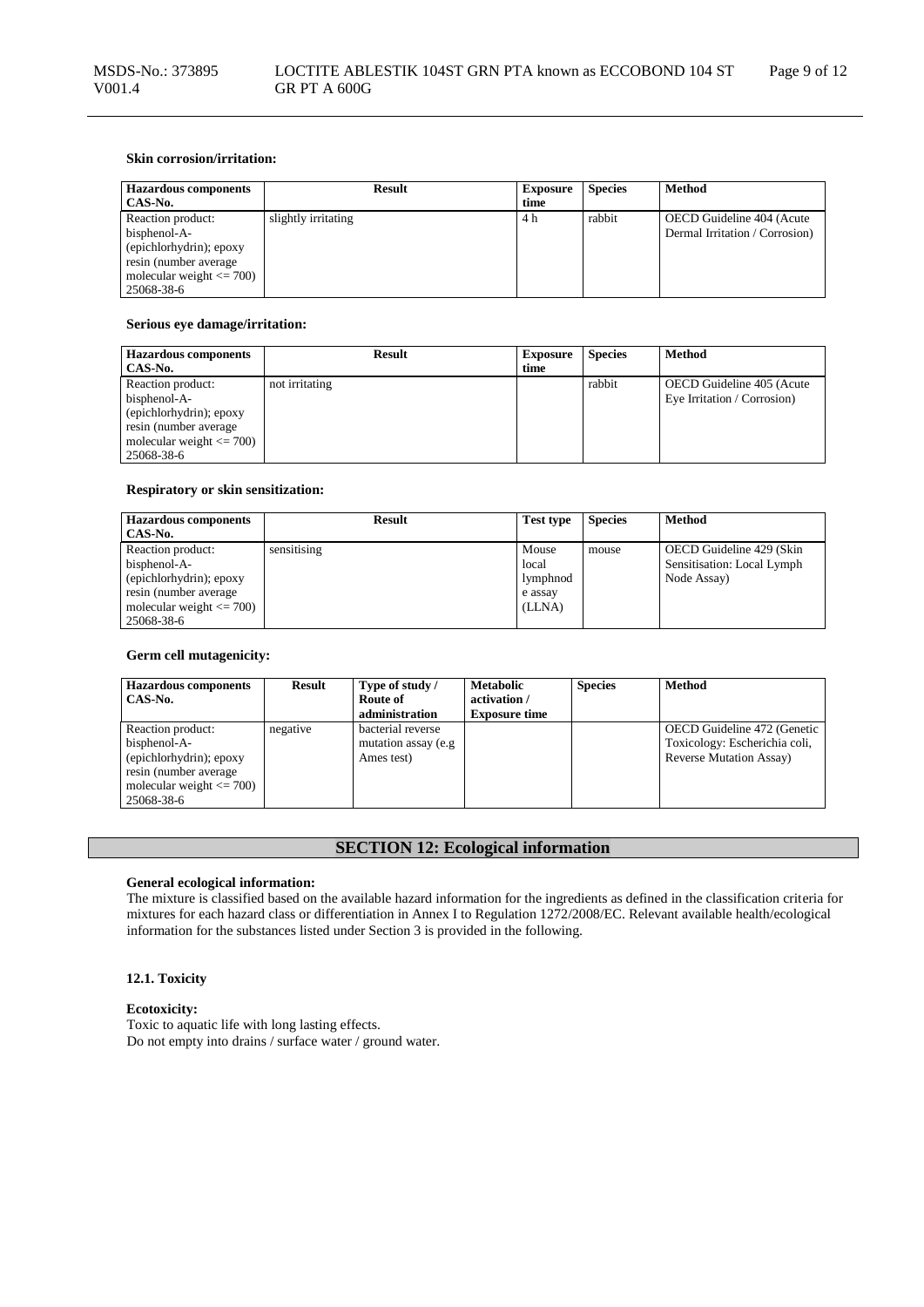| <b>Hazardous</b> components<br>$CAS-N0$ .                                                                                         | <b>Value</b><br>type | <b>Value</b>        | Acute<br><b>Toxicity</b><br><b>Study</b> | <b>Exposure</b><br>time | <b>Species</b>                                       | <b>Method</b>                                                        |
|-----------------------------------------------------------------------------------------------------------------------------------|----------------------|---------------------|------------------------------------------|-------------------------|------------------------------------------------------|----------------------------------------------------------------------|
| Reaction product: bisphenol-<br>A-(epichlorhydrin); epoxy<br>resin (number average)<br>molecular weight $\leq$ 700)<br>25068-38-6 | LC50                 | 1,750000 mg/l       | Fish                                     | 96h                     | Oncorhynchus mykiss                                  | <b>OECD</b> Guideline<br>203 (Fish, Acute)<br><b>Toxicity Test</b> ) |
|                                                                                                                                   | LC50                 | $1.75 \text{ mg}/1$ | Fish                                     | 96 h                    | Oncorhynchus mykiss (reported<br>as Salmo gairdneri) | <b>OECD</b> Guideline<br>203 (Fish, Acute)<br><b>Toxicity Test</b> ) |
| Reaction product: bisphenol-<br>A-(epichlorhydrin); epoxy<br>resin (number average)<br>molecular weight $\leq$ 700)<br>25068-38-6 | <b>NOEC</b>          | $2.4 \text{ mg}/1$  | Algae                                    | 72 h                    | Scenedesmus capricornutum                            | <b>OECD</b> Guideline<br>201 (Alga, Growth<br>Inhibition Test)       |
|                                                                                                                                   | EC50                 | $9,4 \text{ mg}/1$  | Algae                                    | 72 h                    | Scenedesmus capricornutum                            | <b>OECD</b> Guideline<br>201 (Alga, Growth<br>Inhibition Test)       |
| Reaction product: bisphenol-<br>A-(epichlorhydrin); epoxy<br>resin (number average<br>molecular weight $\leq$ 700)<br>25068-38-6  | <b>NOEC</b>          | $0.3 \text{ mg}/1$  | chronic<br>Daphnia                       | 21d                     | Daphnia magna                                        | OECD 211<br>(Daphnia magna,<br><b>Reproduction Test)</b>             |

## **12.2. Persistence and degradability**

# **Persistence and Biodegradability:**

The product is not biodegradable.

| <b>Hazardous components</b><br>CAS-No.                                                                                            | Result | Route of<br>application | <b>Degradability</b> | <b>Method</b>                                                                            |
|-----------------------------------------------------------------------------------------------------------------------------------|--------|-------------------------|----------------------|------------------------------------------------------------------------------------------|
| Reaction product: bisphenol-<br>A-(epichlorhydrin); epoxy<br>resin (number average)<br>molecular weight $\leq$ 700)<br>25068-38-6 |        | aerobic                 | 5 %                  | OECD Guideline 301 F (Ready<br>Biodegradability: Manometric<br><b>Respirometry Test)</b> |

## **12.3. Bioaccumulative potential / 12.4. Mobility in soil**

#### **Mobility:**

Cured adhesives are immobile.

## **Bioaccumulative potential:**

No data available.

## **12.5. Results of PBT and vPvB assessment**

| <b>Hazardous components</b>                     | <b>PBT/vPvB</b>                                                                      |
|-------------------------------------------------|--------------------------------------------------------------------------------------|
| CAS-No.                                         |                                                                                      |
| Reaction product: bisphenol-A-(epichlorhydrin); | Not fulfilling Persistent, Bioaccumulative and Toxic (PBT), very Persistent and very |
| epoxy resin (number average molecular weight)   | Bioaccumulative (vPvB) criteria.                                                     |
| $\leq$ 700)                                     |                                                                                      |
| 25068-38-6                                      |                                                                                      |

# **12.6. Other adverse effects**

No data available.

# **SECTION 13: Disposal considerations**

**13.1. Waste treatment methods**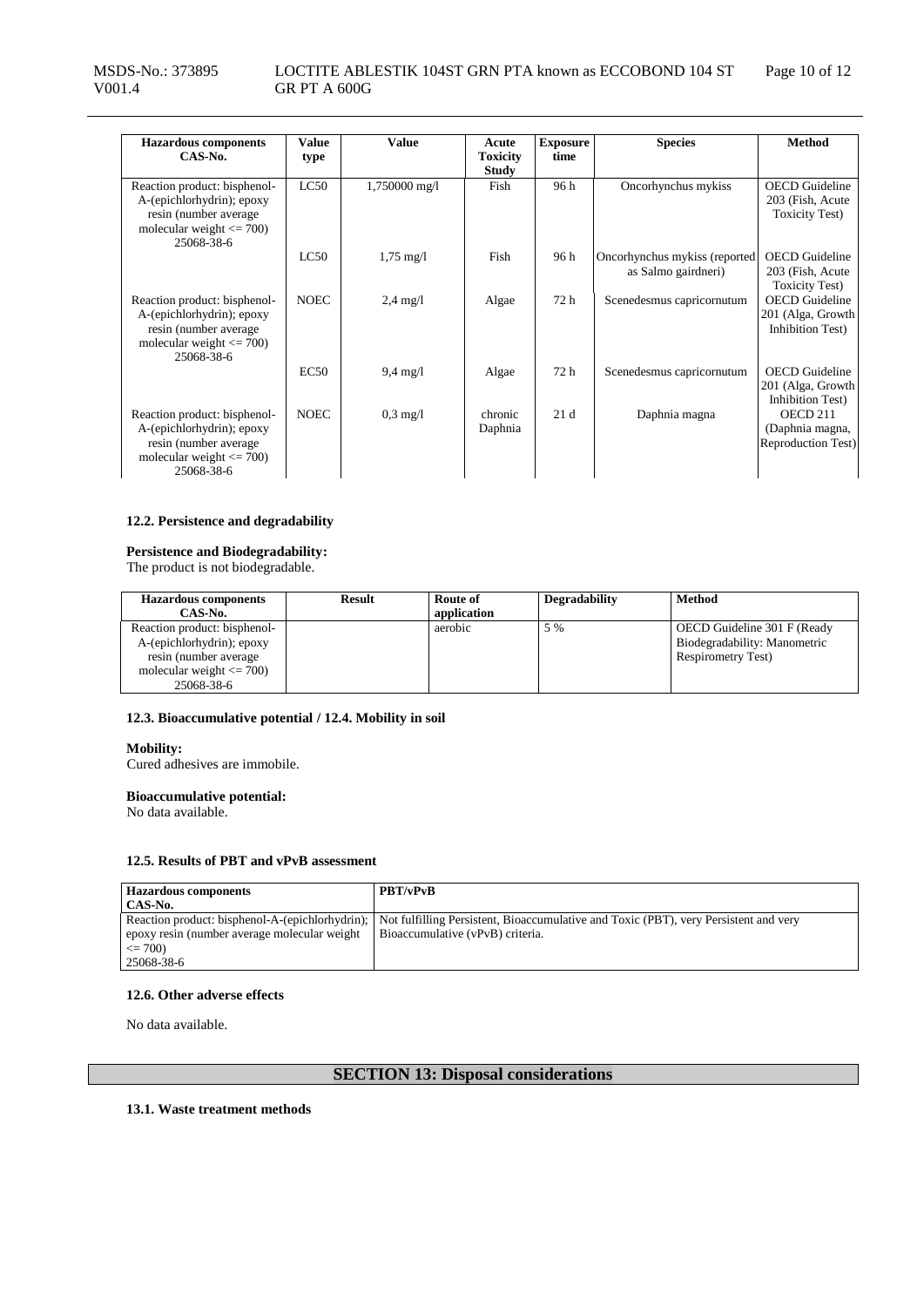# Product disposal:

Dispose of in accordance with local and national regulations.

#### Disposal of uncleaned packages:

After use, tubes, cartons and bottles containing residual product should be disposed of as chemically contaminated waste in an authorised legal land fill site or incinerated.

Waste code

08 04 09 waste adhesives and sealants containing organic solvents and other dangerous substances

The valid EWC waste code numbers are source-related. The manufacturer is therefore unable to specify EWC waste codes for the articles or products used in the various sectors. The EWC codes listed are intended as a recommendation for users. We will be happy to advise you.

# **SECTION 14: Transport information**

| 14.1.<br><b>UN</b> number |  |
|---------------------------|--|
|---------------------------|--|

| ADR  | 3082 |
|------|------|
| RID  | 3082 |
| ADN  | 3082 |
| IMDG | 3082 |
| IATA | 3082 |
|      |      |

# **14.2. UN proper shipping name**

| ADR  | ENVIRONMENTALLY HAZARDOUS SUBSTANCE, LIQUID, N.O.S. (Epoxy<br>resin) |
|------|----------------------------------------------------------------------|
| RID  | ENVIRONMENTALLY HAZARDOUS SUBSTANCE, LIQUID, N.O.S. (Epoxy<br>resin) |
| ADN  | ENVIRONMENTALLY HAZARDOUS SUBSTANCE, LIQUID, N.O.S. (Epoxy<br>resin) |
| IMDG | ENVIRONMENTALLY HAZARDOUS SUBSTANCE, LIQUID, N.O.S. (Epoxy<br>resin) |
| IATA | Environmentally hazardous substance, liquid, n.o.s. (Epoxy resin)    |

#### **14.3. Transport hazard class(es)**

| ADR         | 9 |
|-------------|---|
| <b>RID</b>  | 9 |
| <b>ADN</b>  | 9 |
| <b>IMDG</b> | 9 |
| <b>IATA</b> | 9 |

## **14.4. Packaging group**

| ADR         | Ш |
|-------------|---|
| <b>RID</b>  | Ш |
| <b>ADN</b>  | Ш |
| <b>IMDG</b> | Ш |
| <b>JATA</b> | Ш |

## **14.5. Environmental hazards**

| not applicable   |
|------------------|
| not applicable   |
| not applicable   |
| Marine pollutant |
| not applicable   |
|                  |

#### **14.6. Special precautions for user**

ADR not applicable